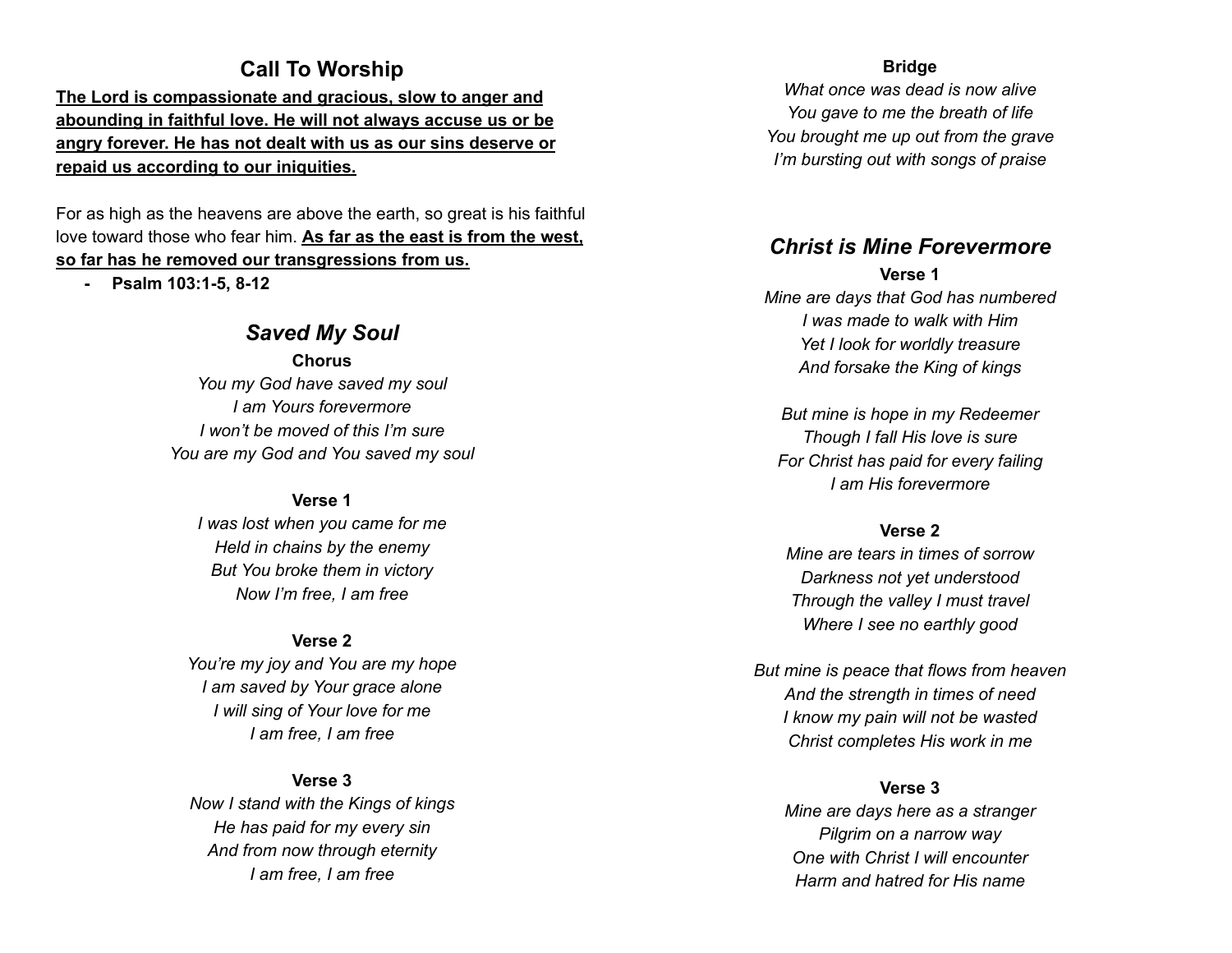*But mine is armour for this battle Strong enough to last the war And He has said He will deliver Safely to the golden shore*

### **Tag**

*And mine are keys to Zion city Where beside the King I walk For there my heart has found its treasure Christ is mine forevermore*

#### **Bridge**

*Come rejoice now O my soul For His love is my reward Fear is gone and hope is sure Christ is mine forevermore*

## **Confession & Assurance**

Almighty and merciful God,

We realize and confess before you that if you should take into account what we have done, we would be unworthy to lift our eyes toward heaven and present our prayers before you. **Our consciences accuse us, and our sins testify against us.**

And yet, in your fatherly goodness, you have adopted us in Christ and delight to hear our prayers, which we offer through his mediation. **Therefore, we look to no other king and seek no other advocate for the help that we need in this world and in the world to come. Through Christ alone we pray, Amen.**

**- Adapted from** *Forms & Prayers of the URCNA*

I will sprinkle clean water on you, and you shall be clean from all your uncleannesses, and from all your idols I will cleanse you. And I will give you a new heart, and a new spirit I will put within you. And I will remove the heart of stone from your flesh and give you a heart of flesh. And I will put my Spirit within you, and cause you to walk in my statutes and be careful to obey my rules.

**- Ezekiel 36:25-27**

## *Come Thou Fount* **Verse 1**

*Come Thou fount of every blessing Tune my heart to sing Thy grace Streams of mercy, never ceasing Call for songs of loudest praise Teach me some melodious sonnet Sung by flaming tongues above Praise the mount, I'm fixed upon it Mount of Thy redeeming love*

### **Verse 2**

*Here I raise mine Ebenezer Hither by Thy help I'm come And I hope by Thy good pleasure Safely to arrive at home Jesus sought me when a stranger Wand'ring from the fold of God He, to rescue me from danger Interposed His precious blood*

### **Verse 3**

*O to grace how great a debtor Daily I'm constrained to be Let thy goodness, like a fetter Bind my wandering heart to Thee*